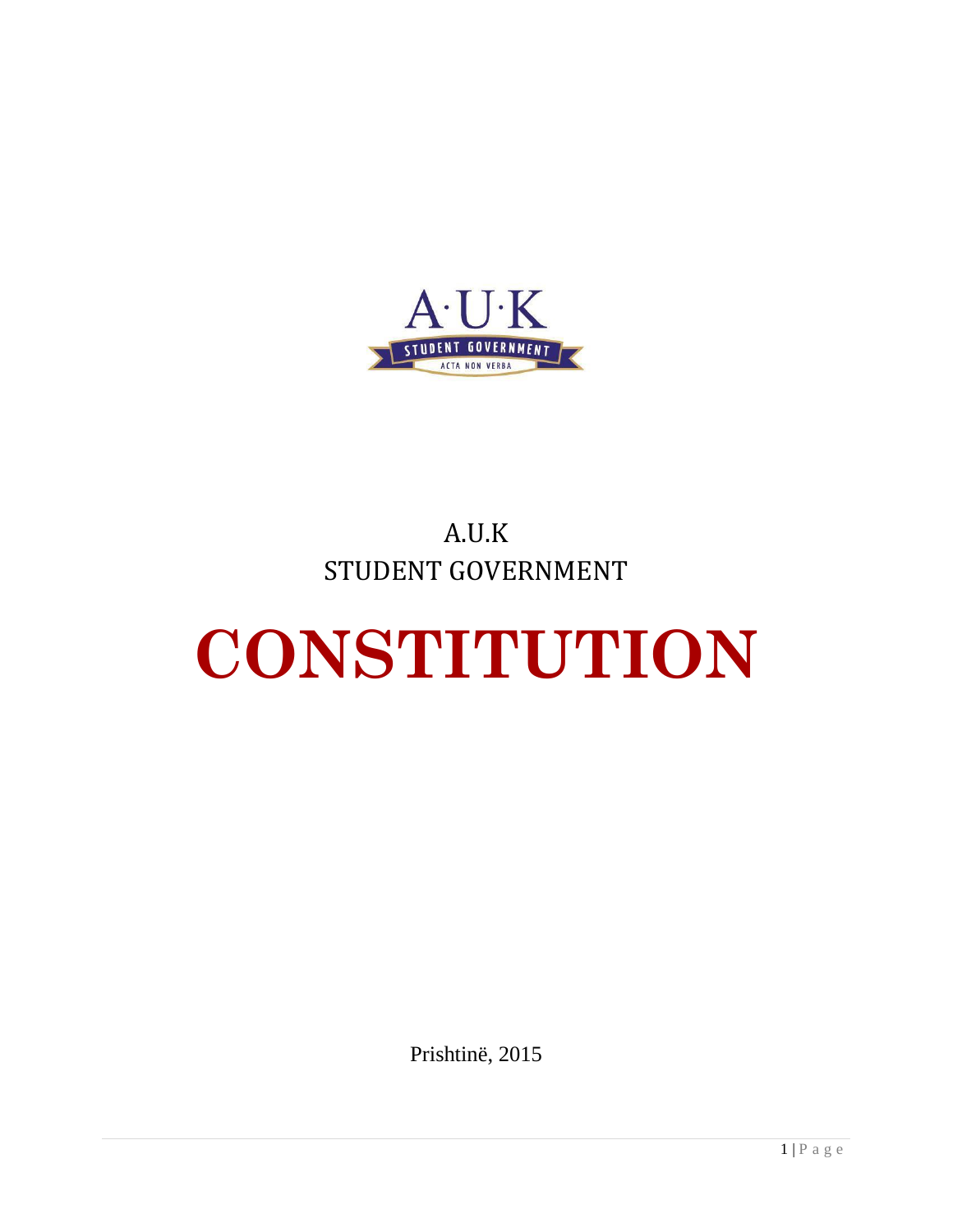#### PREAMBLE

We, the students of the A.U.K., establish the Student Government of the A.U.K. as a self-governing organization of, and for, the students of A.U.K. The Student Government works to improve the quality of students' life at A.U.K. and shall serve as the instrument through which the student body may collectively influence decisions about student activities, roles, curriculum, and other interests. The A.U.K. Student Government represents all undergraduates enrolled in A.U.K..

#### SECTION I. NAME, EMBLEM, STRUCTURE, AND

PURPOSE Article I. Name

The organization shall be known as the A.U.K. Student Government (A.U.K.SG).

Article II. Emblem

The emblem/logo of the organization shall only be used by the Student Government. Any usage of this emblem/logo needs to be approved by the president, the vice president, or a responsible delegate as decided by the president.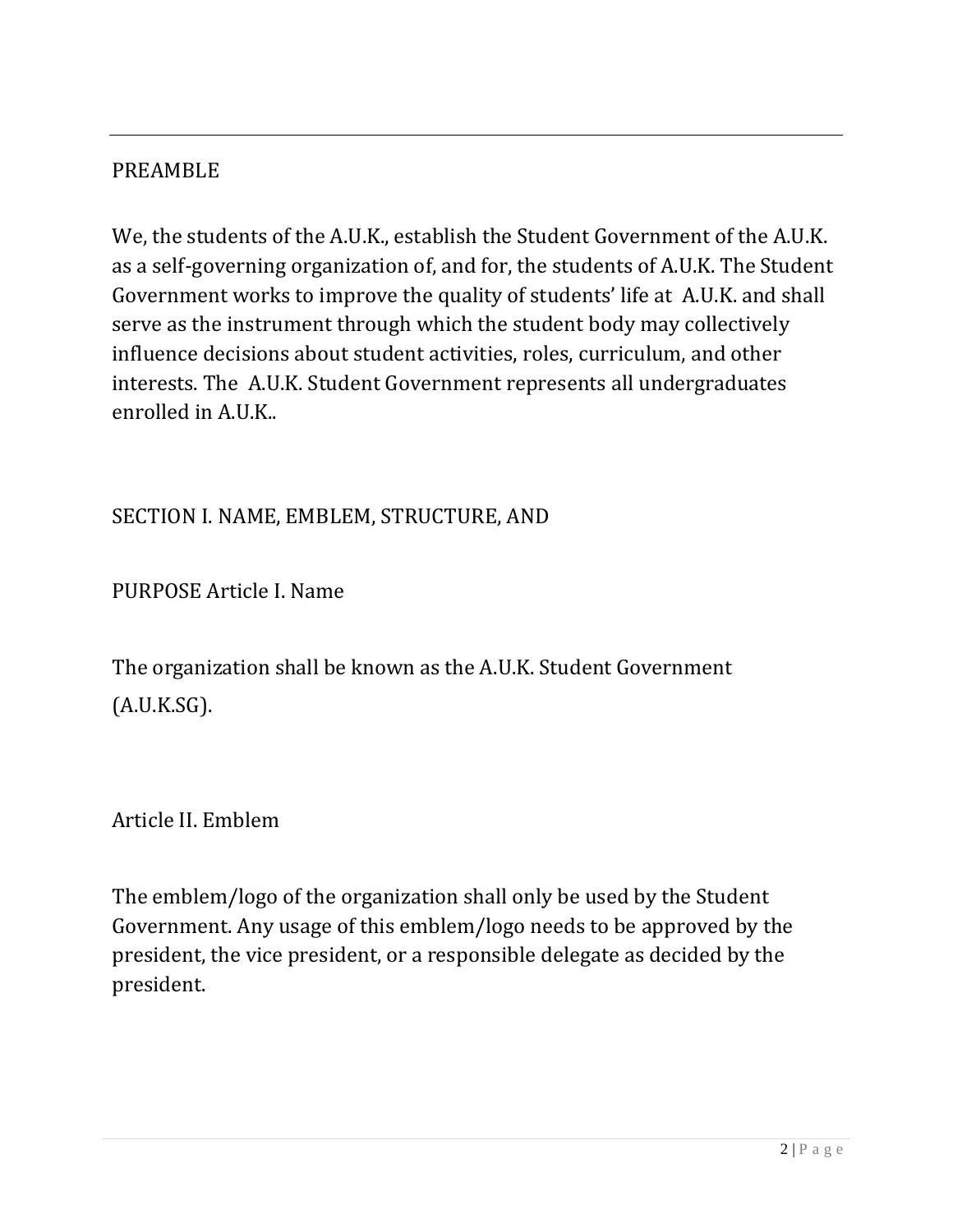Article III. Structure

The Student Government shall be comprised of the Student Senate and the Executive Committee.

Article IV. Purpose

The purpose of the SG shall be:

1. To represent the students of A.U.K. to the Faculty, Administration, and Trustees of the University;

2. To advocate for and propose policies, rules, and regulations that serve in the interests of the students of A.U.K. and the A.U.K. community, as a whole;

3. To protect academic freedom and student rights;

4. To represent the students of A.U.K. to persons or groups outside of the A.U.K. community (university) whenever such representation is called for;

5. Promote, monitor, and supervise student activities, clubs, and organizations which benefit both the students and the university;

6. To provide services for the members of the A.U.K. community;

7. To discuss, deliberate, and vote on questions relating to or affecting undergraduate life at A.U.K., or any other question of interest to the student;

8. Help the faculty and staff in their decisions, if such assistance is sought by faculty and staff, by informing them about student issues and interests; 9. Coordinate and expand student involvement in all areas of campus life.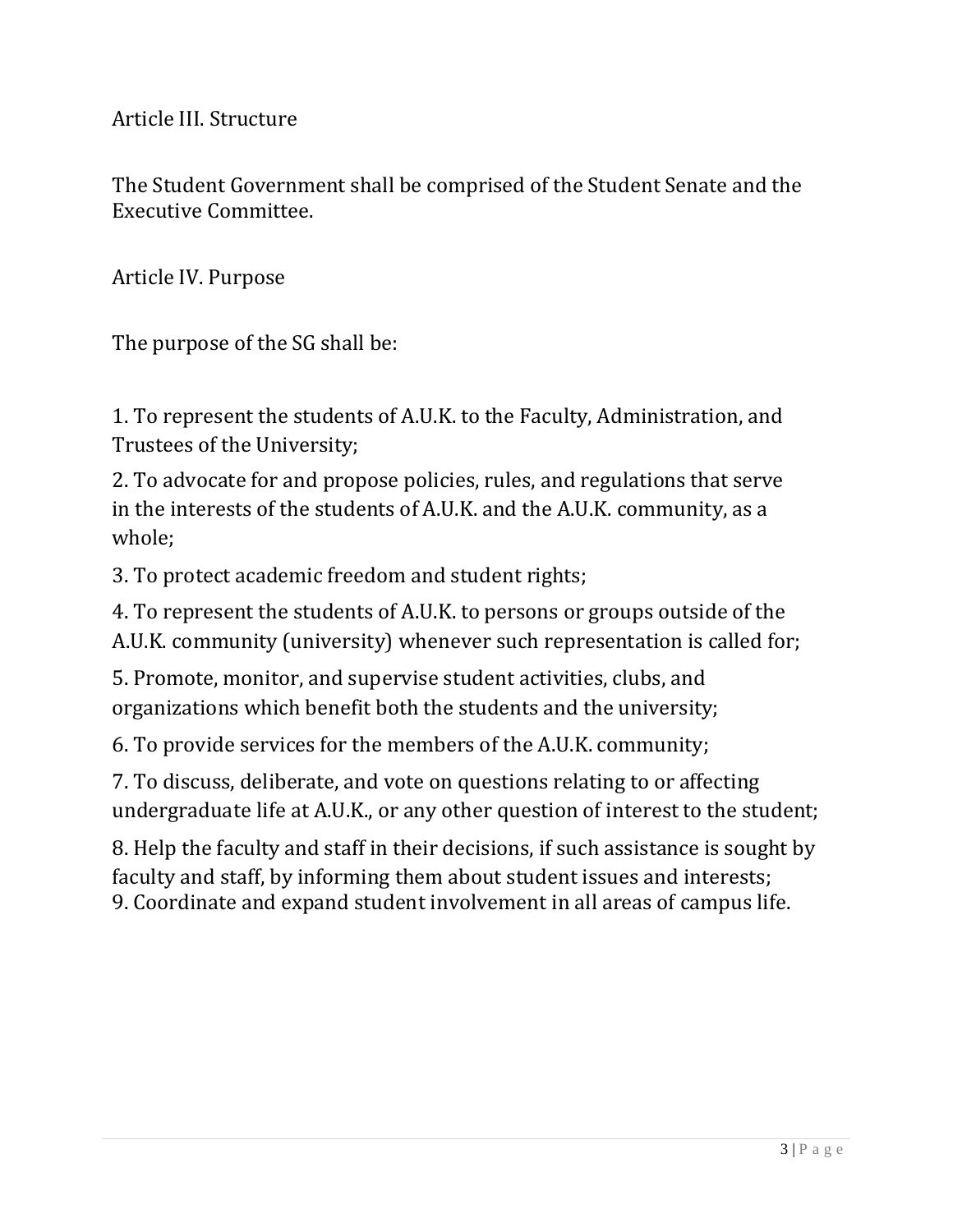# SECTION II. THE STRUCTURE OF THE STUDENT GOVERNMENT

#### Article I. The Student Government

- 1. The Student Government, in its entirety, shall consist of:
- a. The Executive Committee
- b. The Student Senate

Article II. The Executive Committee\*

- 1. The Executive Committee shall consist of the following:
- a. President
- b. Vice President
- c. Secretary
- d. Treasurer
- e. Coordinators (All of whom must be specified prior to elections)

\*The total number of the Executive Committee members shall be odd. Hence, there shall be 1, 3, or 5 Coordinators.

2. The Executive Committee shall be elected to one year term.

Article III. The Student Senate

- 1. The Student Senate shall consist of the following:
	- a) Two Freshman Senators
	- b) Two Sophomore Senators
	- c) Two Junior Senators
	- d) Two Senior Senators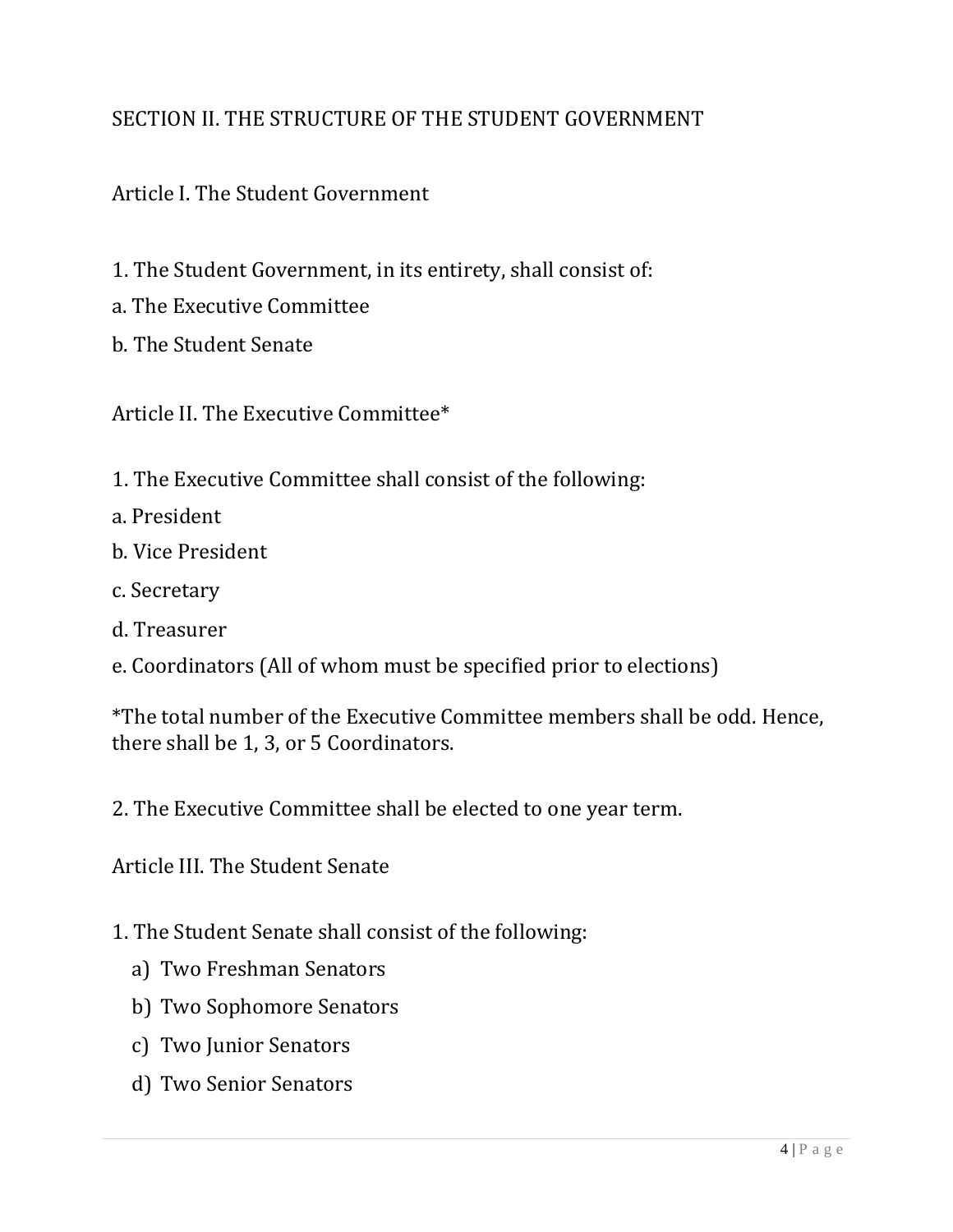2. Senators shall be elected to one year term, with the right of running for a second term. A senator shall not be able to run for a third term.

SECTION III. ELECTIONS

Article I. The Executive Committee

1. The executive committee shall be elected by the student body at large;

2. Each candidate for President shall run on a joint ticket with candidates for Vice President, Secretary, Treasurer, and Coordinators.

3. Any regular student enrolled at the American University in Kosovo, at the time of the election, may vote in the election for the Executive Committee;

4. The elections shall occur during the last two months of the Spring Semester;

5. Elections for the new Executive Committee shall be run by the outgoing Executive Committee and an appointed representative from the faculty; If any of the outgoing Executive Committee members decides to run in the next elections, he/she shall not be part of the Election Committee, in cases of which another Student Government representative elected by the senate substitutes the former in the Election committee.

6. If only one team runs for the Executive Committee, a referendum shall be organized.

7. The Executive Committee shall be elected if the requirements for a referendum to pass are accomplished as regulated by Article 4, Section VIII of this Constitution;

8. In the event that the running team for the Executive Committee does not accomplishing the requirements to pass, the existing Senate will run the Student Government until September of the new academic year, and then the Senate shall organize elections for both the Executive Committee and the Senate.

9. The Executive Committee shall serve a one year term that begins on the day after Commencement and ends on the day of the following Commencement;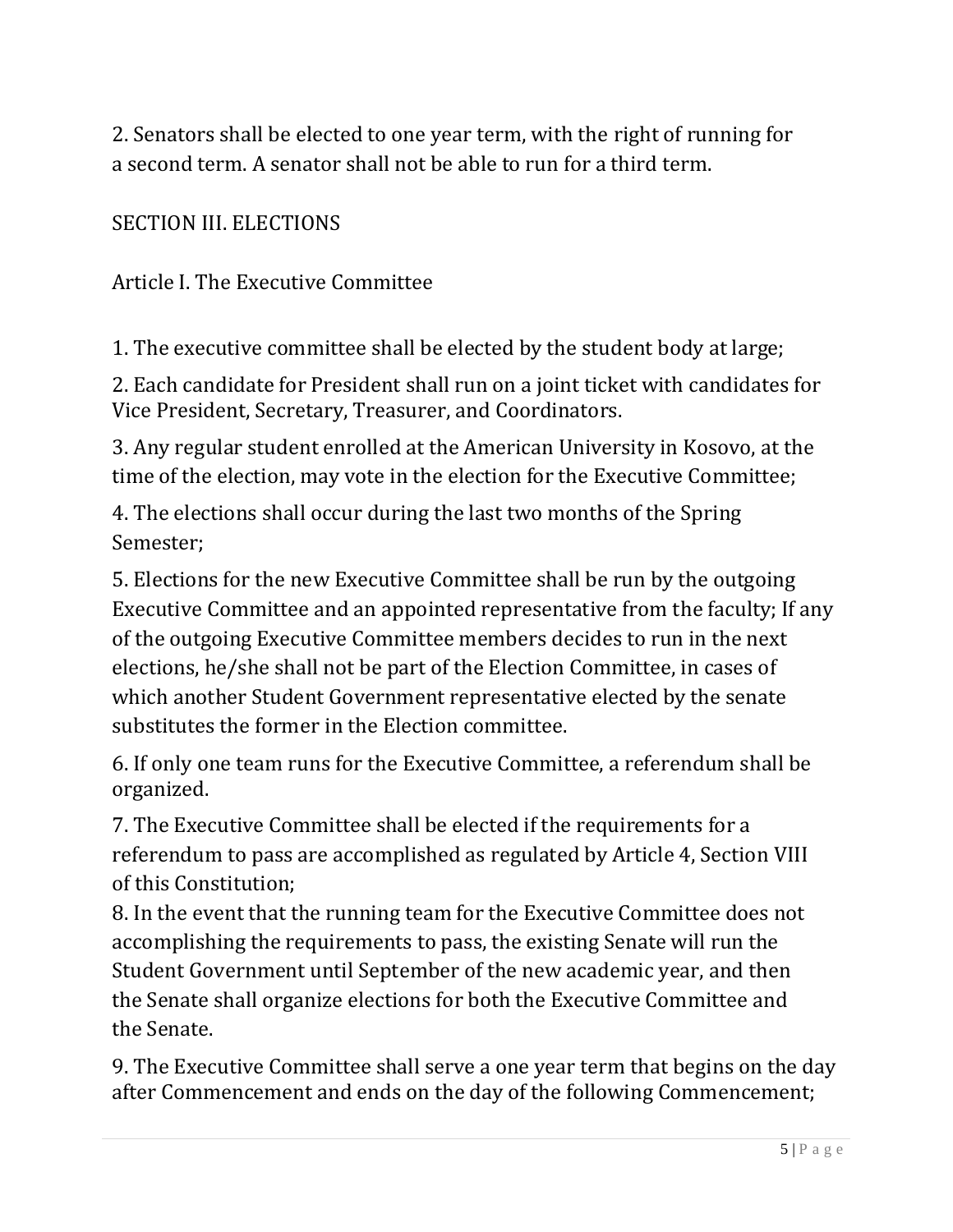10. The newly elected Executive Committee Members may and are encouraged to attend general Student Government meetings with the outgoing administration, but they may not vote, unless they are holding positions in the outgoing administration. During this period, the outgoing administration is encouraged to provide training to the incoming administration.

Article II. The Student Senate

1. The senators shall be elected by their respective constituencies (i.e. Freshman, Sophomore, Junior, and Senior);

2. The Student Senate Elections shall occur within the first three weeks of the Fall semester;

3. If only one, two, or three candidates apply for the senator position of a constituency, the application deadline will be extended for two more days. Elections shall not proceed unless there are at least four candidates for each senator position. If the situation does not change, the President of the Executive Committee shall have the power to propose candidates in an additional two-day deadline.

4. The two candidates who reach the highest number of votes will assume the position;

5. Senators shall serve from the day they are elected until the day of the next Student Senate Elections;

6. Elections for Senators shall be coordinated by an appointed Coordinator.

Article III. Committees

*Academic and Research Committee*

1. The Academic and Research committee leads initiatives and events that aim to improve the academic and professional life at A.U.K.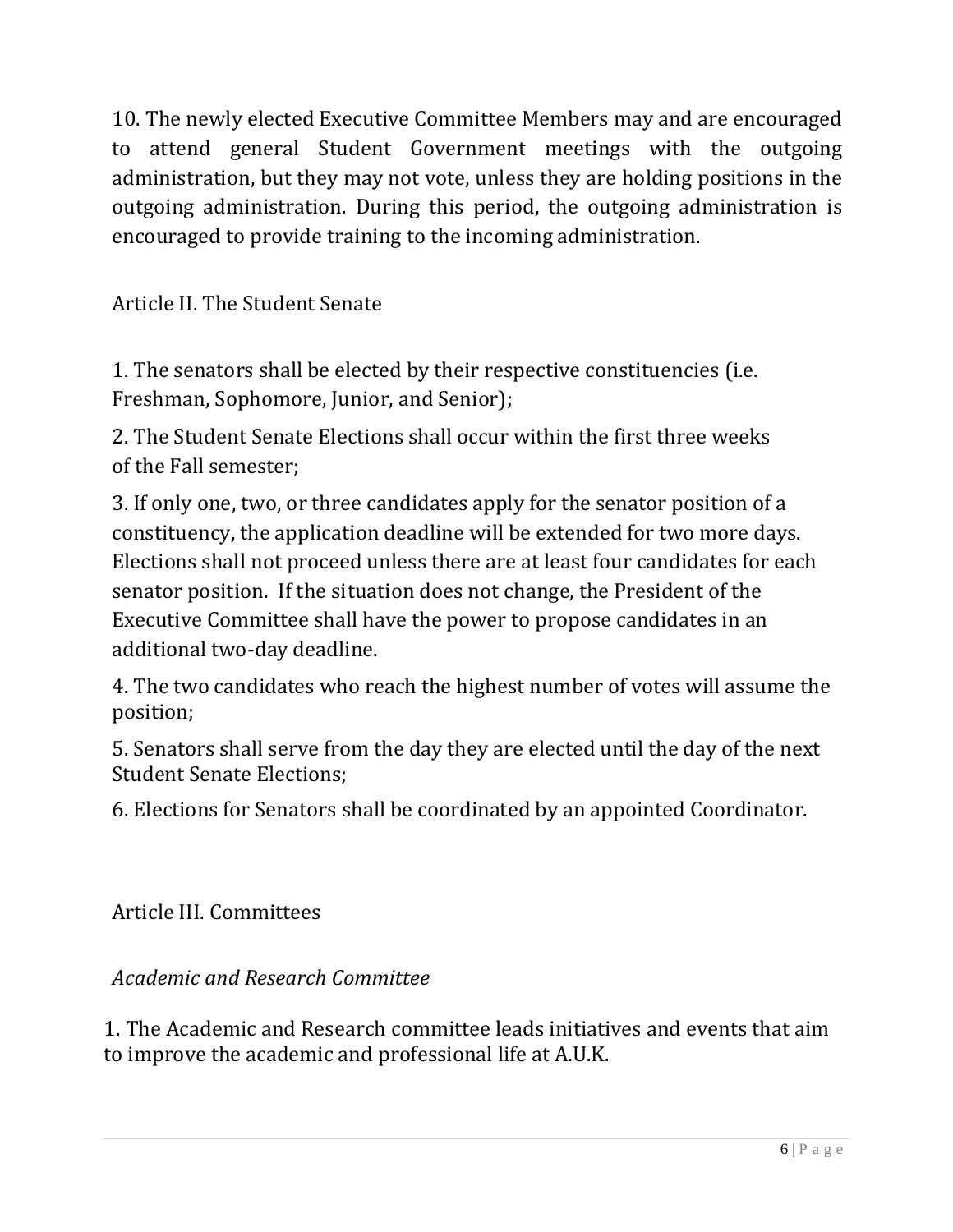2. The committee shall include up to two committee chairs who work with the committee members to organize particular initiatives and projects. The members of the committee shall be proposed and appointed by current members of the committee while the first original members are appointed by the Executive Committee.

3. The AR Committee is responsible for carrying projects which seek to develop the academic life within A.U.K. The committee shall be comprised of students who have high academic achievement and who are able to be advocates of academic developments within the A.U.K. community. Projects of the committee shall be proposed by the Executive Committee and carried by the Academic and Research Committee.

4. These two joint-committees shall be consistently supported by the other members of the Student Government in any of its undertakings.

# *Inter-Club Council*

1. The Inter-Club Council (ICC) is a committee of recognized A.U.K clubs which serves as a venue for clubs to highlight club activities, coordinate event schedules, offer support and guidance to each other, seek solutions to common problems, and express concerns related to student-related issues within A.U.K.

2. The ICC's mission shall be creating and supporting A.U.K club based activities and events that enrich the campus life experience of the students, faculty, and staff within A.U.K.

3. The ICC shall be responsible for monitoring club activity and creating a communication bridge between club leaders and the Student Government.

4. The Inter Club council leadership shall be responsible for facilitating the needs of the A.U.K Students' Clubs.

5. The leader of the Inter Club Council shall be shall be appointed by the President of the Executive Committee.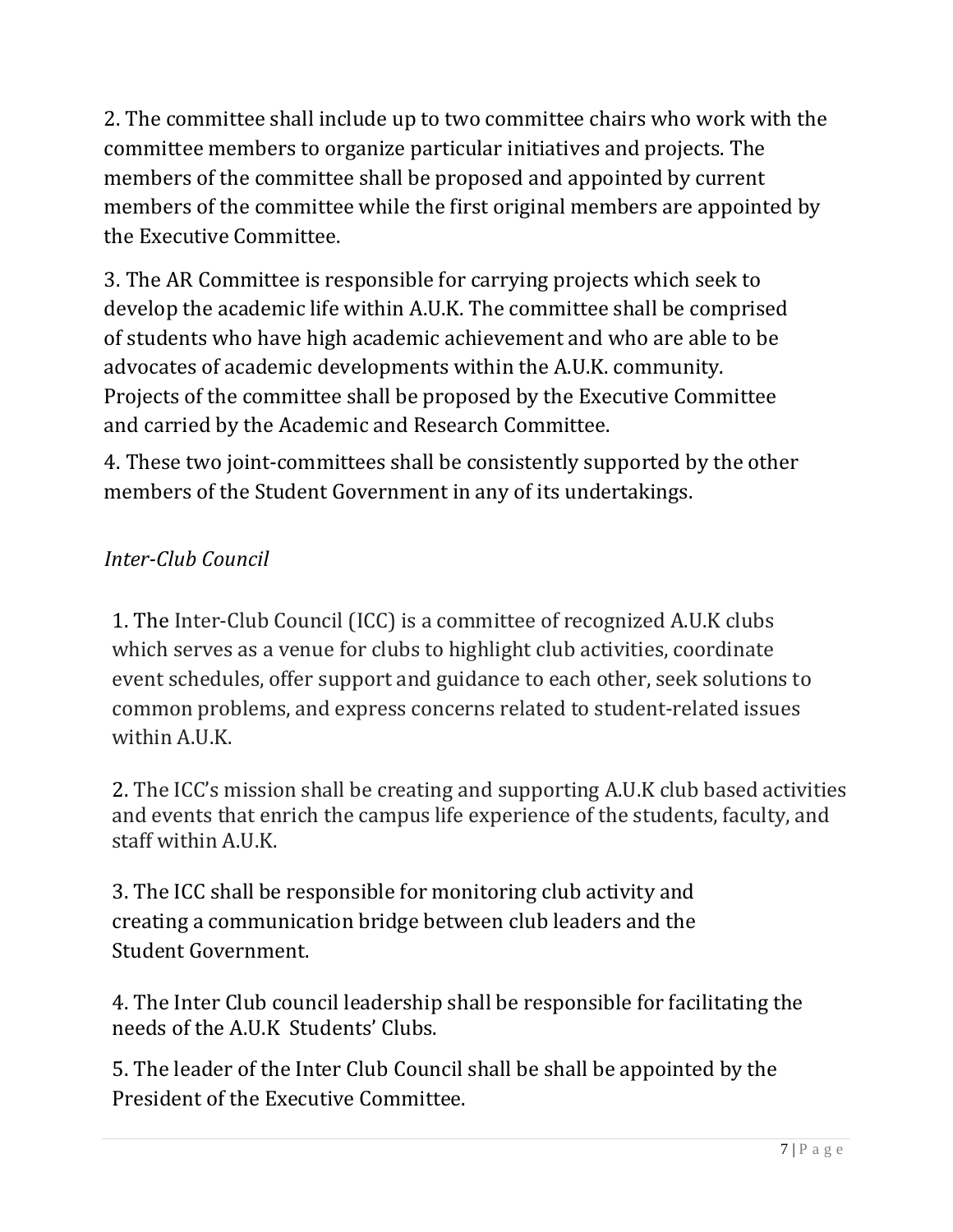Article IV. Campaign Rules

1. Campaigning is defined as "publicly promoting one's candidacy. This includes but is not limited to posters, email, chalking, speeches, and campaign websites;

2. Rules are meant to ensure fairness, keep order, and preserve the integrity of the election. In general, candidates should try to maintain the "spirit of the campaign" which is an atmosphere of friendly competition with others and respect for the election process;

3. All candidates are responsible for their campaigns, which includes others whom they know are campaigning for them. It is the responsibility of all candidates to know the campaign rules and to ensure that their campaign helpers follow the rules;

4. Campaigns shall not violate any AUK rule or policy or destructively interfere with the outgoing Student Government's job to run the election and preserve its integrity;

5. Campaigns shall not destructively interfere with the other candidate's campaigns;

6. No candidate shall begin campaigning before the time as the start of official campaigning is made public;

7. The Campaign will begin immediately after the deadline for application is closed and the candidates are announced; the campaign shall last for a period of three to ten days;

8. Campaigns shall not remove or post over other posters, except for out of date posters;

9. Campaigns shall not chalk or otherwise graffiti bulletin boards, walls, windows, chalkboards, whiteboards, etc.;

10. All campaign materials must be removed before the pre-election silence day begins;

11. The pre-election silence day is the day before the elections;

12. Candidates and campaign helpers shall not campaign during the voting day;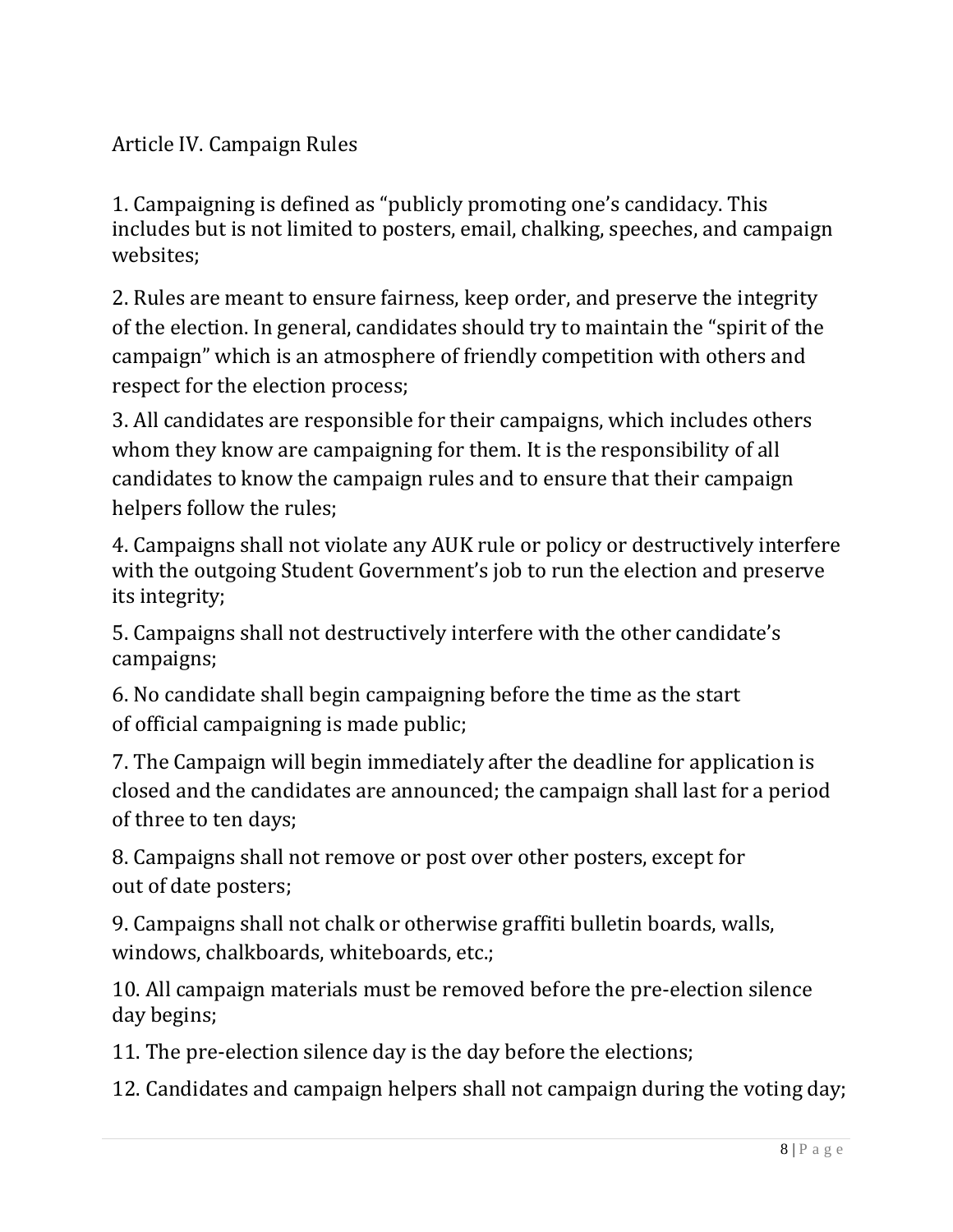13. During the voting, candidates may only approach the voting place to vote and when they pass through for the classes, but cannot stay closer than 10 meters from the voting place;

14. Campaigns may not bribe voters. Bribery is defined as the application of such influences [giving or accepting money or some other reward] in exchange for votes.

15. The candidates running for elections shall present themselves as teams of the leading executive positions (i.e. President, Vice-President, Secretary, Treasurer, and Coordinators); The entire cabinet must be presented during the campaign.

Article V. General Requirements

Candidates for any elected position on the Student Government must meet all of the following requirements.

1. He or she must be a full time student, meeting all of the minimum credit requirements of the American University in Kosovo;

2. All candidates for any elected position must adhere to the campaign rules in the Student Government Constitution as determined by Section III, Article IV;

3. A candidate may formally complain about a violation of the campaign rules via email to the President, Vice President, and faculty coordinator of Student Government. The President, Vice President, and faculty coordinator of Student Government shall meet to determine the appropriate remedy within one week time. The complaining parties and the parties against whom the complaint is made shall attend the meeting to orally present their arguments. After the hearing, the parties shall leave to allow The President, Vice President, and faculty coordinator of Student Government to independently determine the appropriate remedy.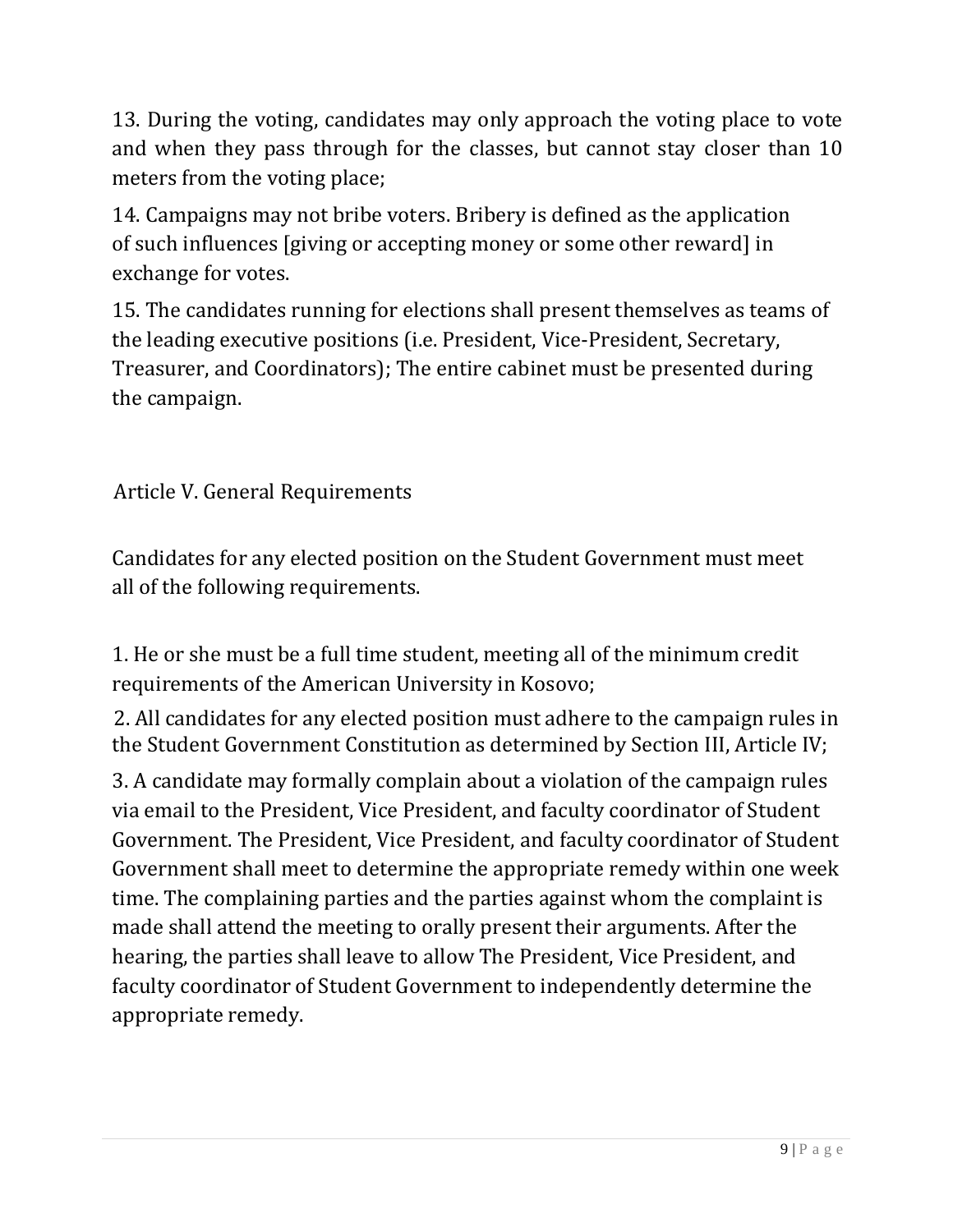# SECTION IV. DUTIES OF THE MEMBERS

Article I.

Paragraph 1. Duties and Responsibilities of the Executive Committee

*The Executive Committee*

1. Mutual Duties of All Executive Committee Members:

a. Upholding the Student Government Objectives as defined in Section I, Article IV of the AUKSG Constitution;

b. Establish the Student Government long-range goals;

c. Organize and maintain the proper functioning of the Senate and student clubs;

d. Manage the Student Government financial affairs;

e. Prepare the budget and disbursement requests for funds to student clubs;

f. Certify new clubs and student organizations;

g. Deal with suggestions and issues raised by the students regarding programs, classes, and curriculum;

h. Establish relationships that are beneficial for A.U.K. students.

i. Attend Student Government meetings;

j. Review of the absenteeism of Executive Committee members and Senate members quarterly.

k. If the senate votes with three-fourths for the dismissal of the President from his/her position due to any inconsistency of his/her behavior with respect to this Constitution or the AUK rules and regulations, the president shall be dismissed.

l. Other members of the executive committee shall also be prone to dismissal if the senate votes with three-fourths for their dismissal.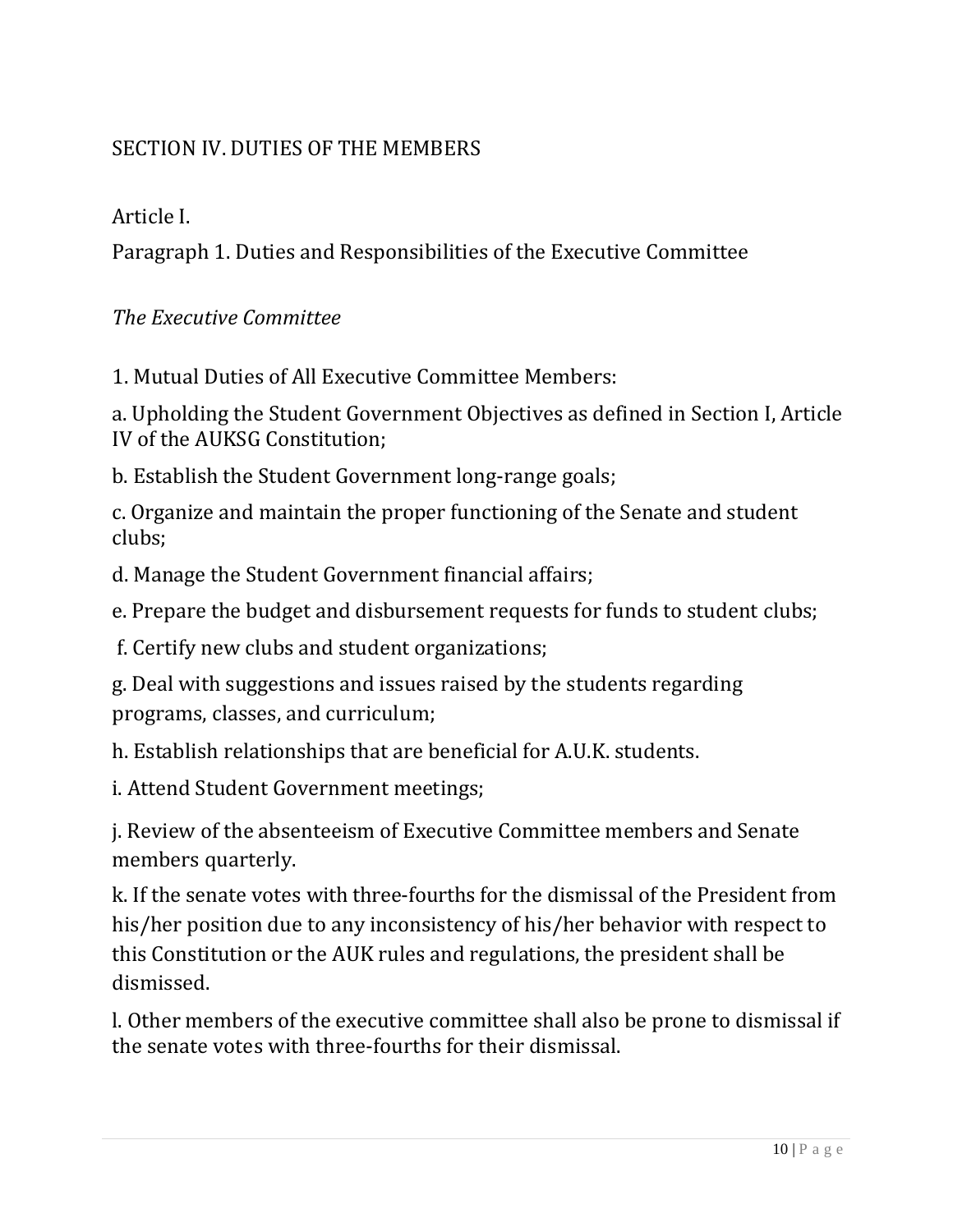#### 2. The President

- a. Supervises the Student Government objectives as defined in Section I, Article IV of the AUKSG Constitution;
- b. Speaks on behalf of the student body and the Executive Committee;
- c. The President shall preside over Student Government meetings and functions, voting only when his or her vote would break a tie;
- d. Appoints project coordinators of AUKSG;
- e. Makes necessary announcements at meetings;
- f. Authorizes correspondence;
- g. Assigns duties, along with the Vice President, to elected members of the Executive Body;
- h. Represents the AUK Student Government, or designates a representative, to all official meetings and greets official visitors and guests;
- i. Invites the faculty coordinator of Student Government, faculty members, and students to Student Government meetings;
- j. Stays in contact with all institutional bodies of AUK;.
- k. Acts as the Student Government representative to the Academic Senate.

#### 3. The Vice President

- a. Performs the duties in cooperation with the president;
- b. Takes over the duties in temporary absence of the president;
- c. Co-signs financial transactions with the treasurer;
- d. Chairs the first meeting of the Senate;
- e. The Vice President shall preside over meetings in the President's absence;
- f. Votes in the meetings of the executive committee.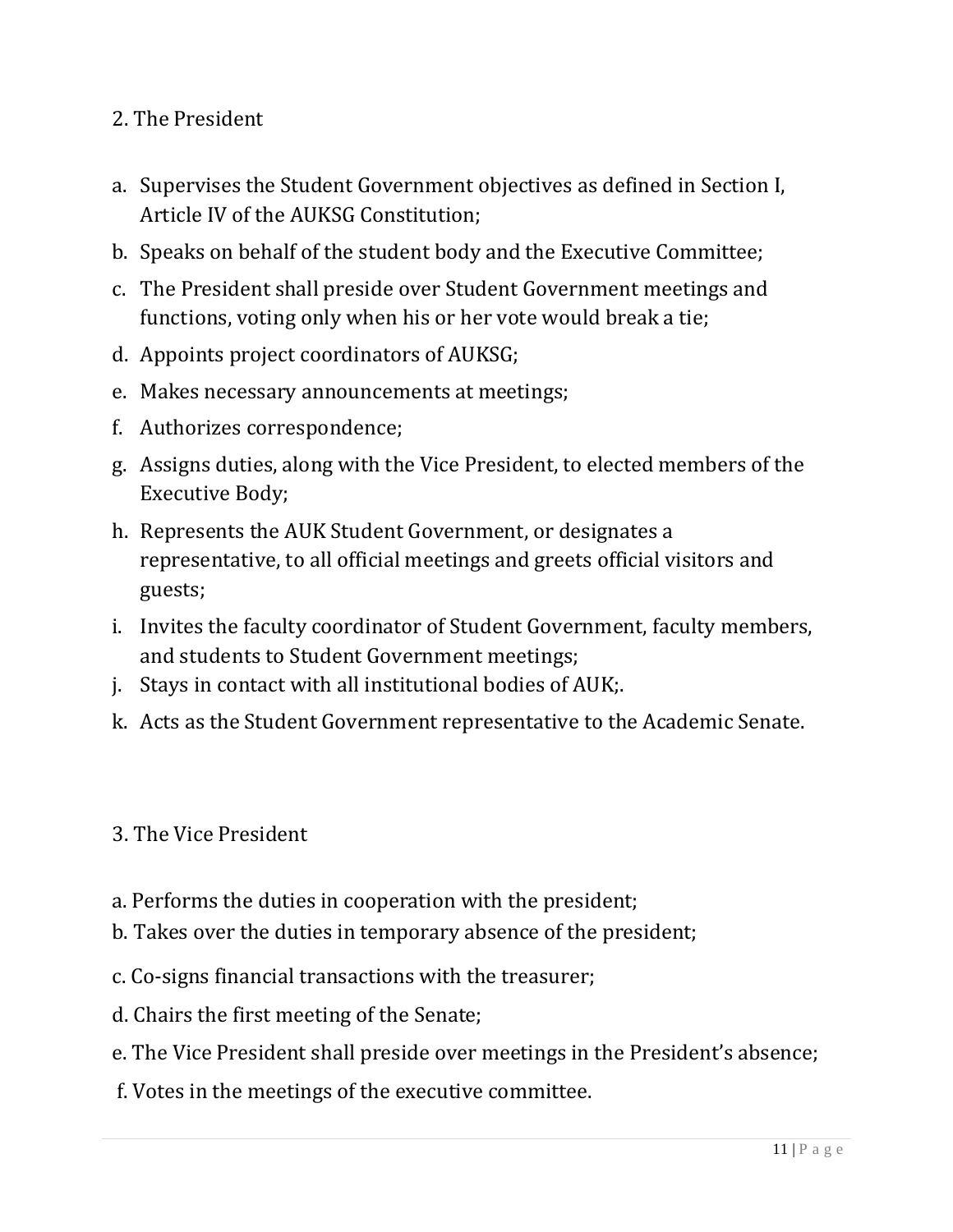4. The Secretary

a. Keeps record of attendance at Student Government meetings;

b. Keeps times of Student Government meetings;

c. Maintains a file of all Executive Committee business;

d. Makes all non-confidential files public at the end of each quarter;

e. Archives all files for the Student Government;

f. Records the attendance of all members, and reports to the Executive Committee and Senate when absenteeism occurs.

g. Votes in the meetings of the executive committee.

5. The Treasurer

a. Receives receipts of all spending;

b. Keeps record of all financial transactions;

c. Submits cumulative monthly and year-end financial reports to the Executive Committee and the Student Senate;

d. Co-signs financial transactions with the vice president

e. Votes in the meetings of the executive committee.

5. Coordinators

- a. Shall have specific tasks as presented during the election campaign, based on the objectives and program of the Executive Committee.
- b. Attend meetings of the Student Government.
- c. Vote in the meetings of the executive committee.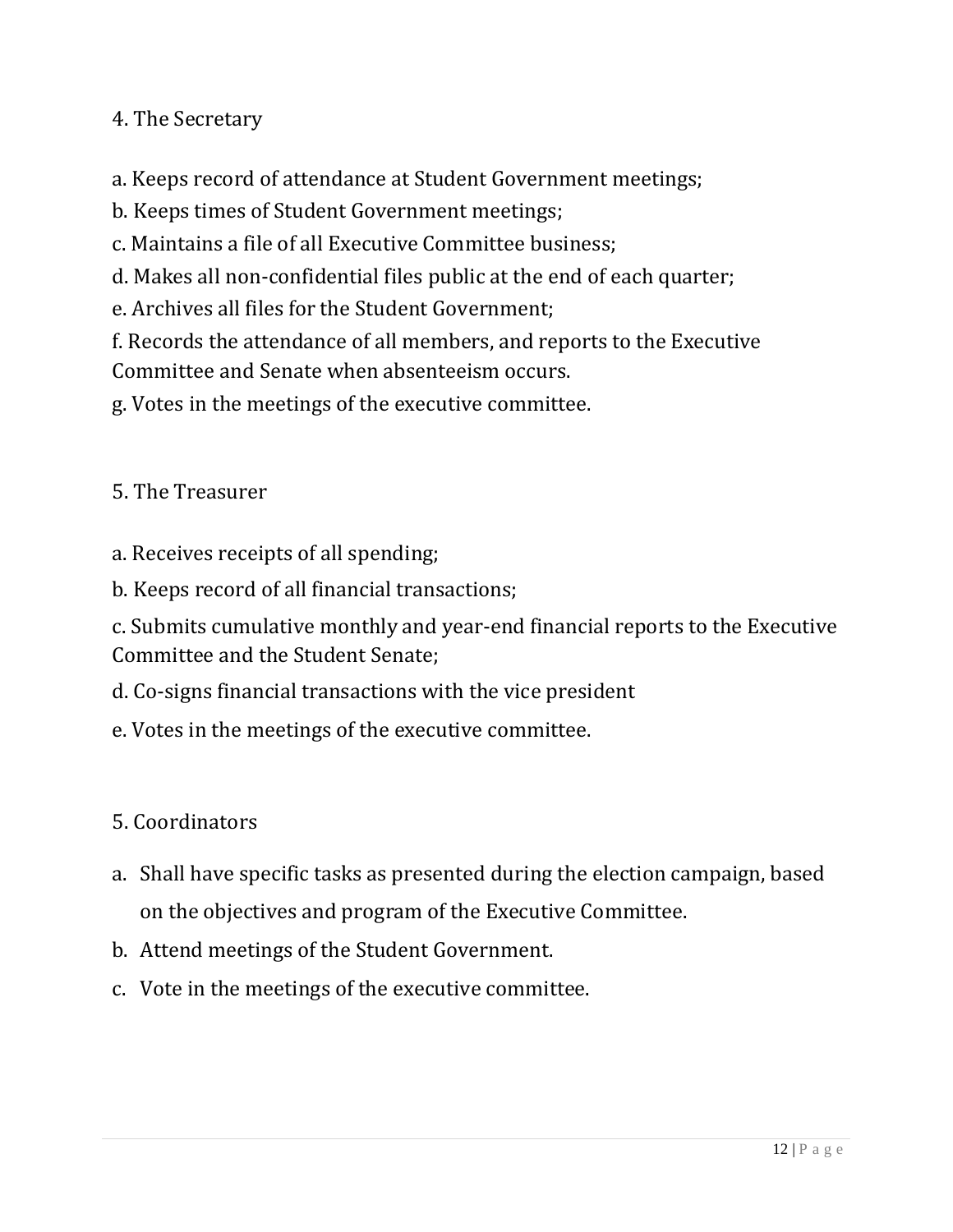Paragraph 2. Dismissal and Replacement of an Executive Committee member

1. Grounds for dismissal for any member of the Student Government:

- Violations of the Code of Conduct

- Community infractions where dismissal may be deemed appropriate by the Senate

- Violation of the Student Government Constitution

2. Formal complaints may be levied against any member of the Student Government by any student of the American University in Kosovo.

3. A decision will be made by the Executive Committee in conjunction with the Student Senate as how to proceed in the event that the charges are not Code of Conduct or Student Government Constitution violations.

4. In the event that a Student Government head is dismissed from office, the remaining members are responsible for the appointment of a replacement head approved by the Student Senate. In the event of the dismissal of the President, the Student Government Vice President assumes the role of the President.

5. The Senate decides whether an Executive Committee member or senator who has three or more absences will stay in the Student Government.

Article II. The Senate

Paragraph 1. The Duties of the Senate

1. The Senators represent their respective constituencies in the Student Government;

2. All Senators are equal in their rights and responsibilities. All Senators have the obligation to vote at Senate meetings. All decisions of the Senate are legitimate when accepted by a quorum of the Senate;

3. All Meetings of the Senate have to be public and accessible by all members of the Student Body;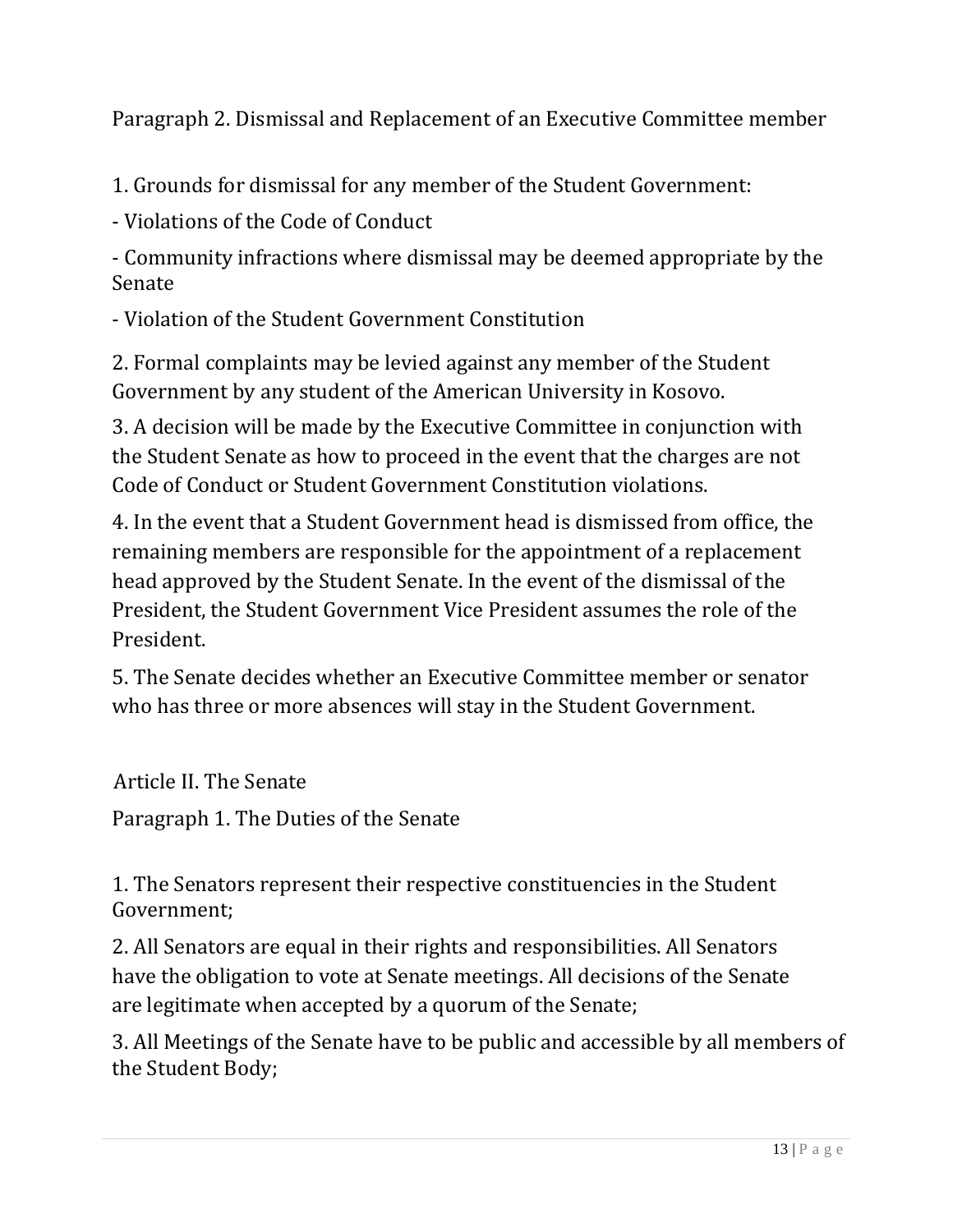4. The Senate creates exclusively public documents, including policies, Academic Senate policy propositions, and meeting times;

5. The Senate may declassify documents previously classified by the president with the quorum;

6. At the first Senate meeting, the senators will voluntarily accept the function of researching and writing Student Senate policies and Academic Senate policy propositions, which shall be submitted, after a vote, to the president who will present these policy propositions to the Academic Senate in their next meeting;

7. Other duties of the Student Senate shall be recommended by the Student Government and decided by a majority vote from Senators.

8. If the Student Government views as necessary, it might appoint one of the Coordinators as the Head of the Senate.

9. The Head of Senate shall chair the meetings of the Senate. He or she can vote only if his or her vote breaks a tie.

Paragraph 2. Dismissal and Replacement of a Senator

1. A Senator shall be considered inactive and can be impeached if:

- He or she misses three meetings in a row without notifying and receiving permission by the executive committee.

- It is determined by other Senators or the Student Government and by majority vote that the Senator is consistently unavailable or uninterested.

2. A written notice from the Student Government shall be transmitted to an impeached Senator, informing him or her why he or she has been impeached. The impeached Senator must be allowed one (1) week from the date of notice to respond to the impeachment. An impeached Senator may respond in writing to the Student Government by:

- Indicating acceptance of dismissal from the Student Senate as Senator.

- Requesting a hearing to counteract impeachment and possible dismissal.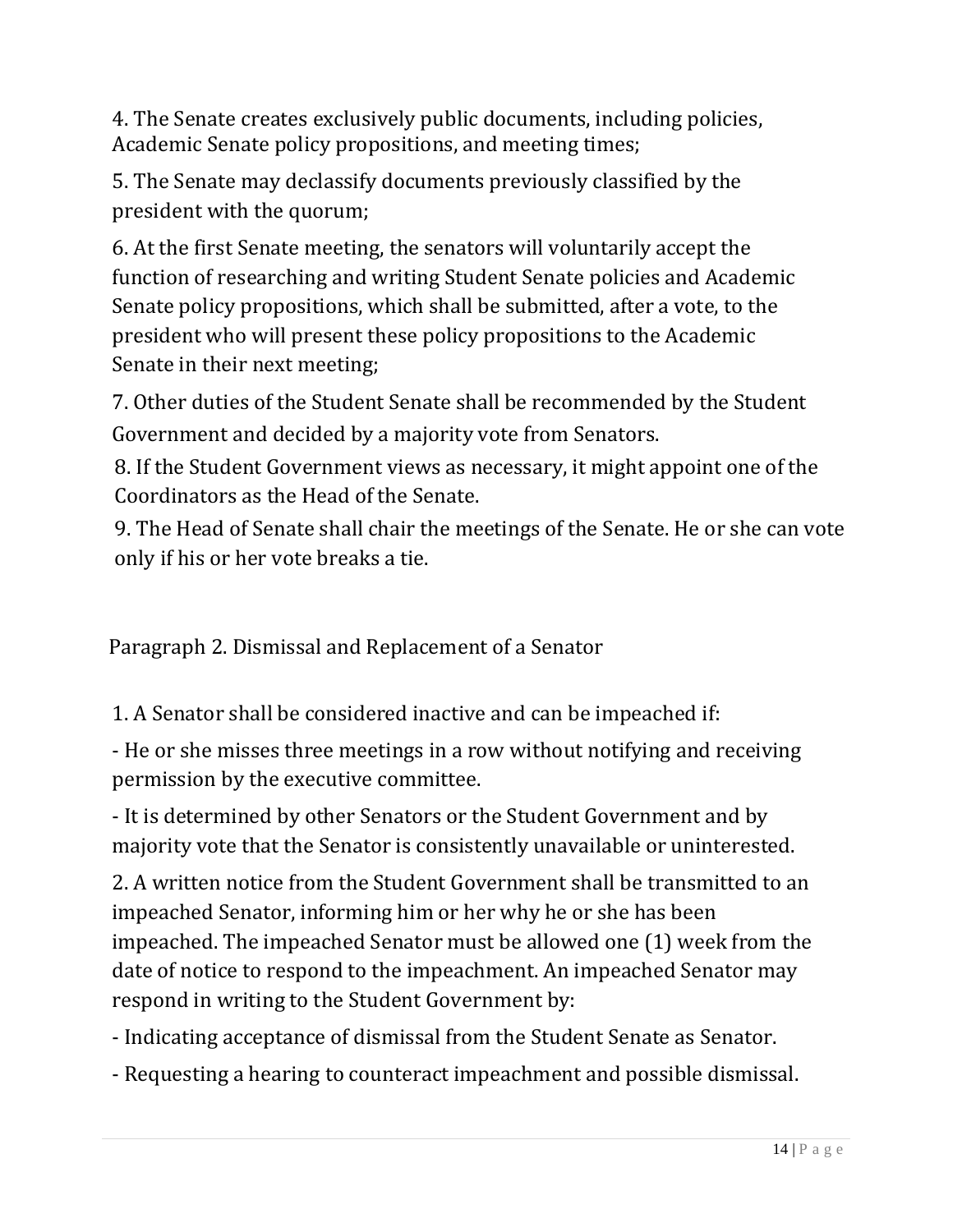3. If an impeached Senator is nonresponsive after one week, a majority vote by all Student Senators and Student Government members can dismiss the impeached Senator.

4. A senator can be automatically dismissed from Student Government by the Senate vote if he or she commits a major disciplinary violation.

5. Dismissal from the Student Senate (as well as Executive Committee) in and of itself shall not have any disciplinary consequences associated with it. However, if the student is in violation of the Student Code of Conduct, then s/he will be subject to the disciplinary procedures as outlined in the Student Handbook.

Article III. Student Clubs

Paragraph 1. Duties of Student Clubs

1. Any regular student of American University in Kosovo with an idea and a number of followers can apply to found a student club;

2. Each club shall cooperate and coordinate its actions with AUKSG;

3. Founders of the clubs shall submit the official form to Student Government in order to get the approval of forming the club and become eligible to receive funds from the AUKSG budget;

4. Each active club is eligible to receive funds from the AUKSG budget;

5. The new club established after the First Semester, will require the approval of the senate;

6. Each club shall write and approve a legal framework

7. Legal frameworks of clubs shall comply with the Constitution of AUKSG

8. Each Club shall notify the AUKSG for their activities

9. Each Club shall have a faculty member as advisor

10. Elections for the new leadership of the clubs shall be organized at the beginning of the new academic year.

11. The mandate of the ingoing leadership begins immediately after being elected.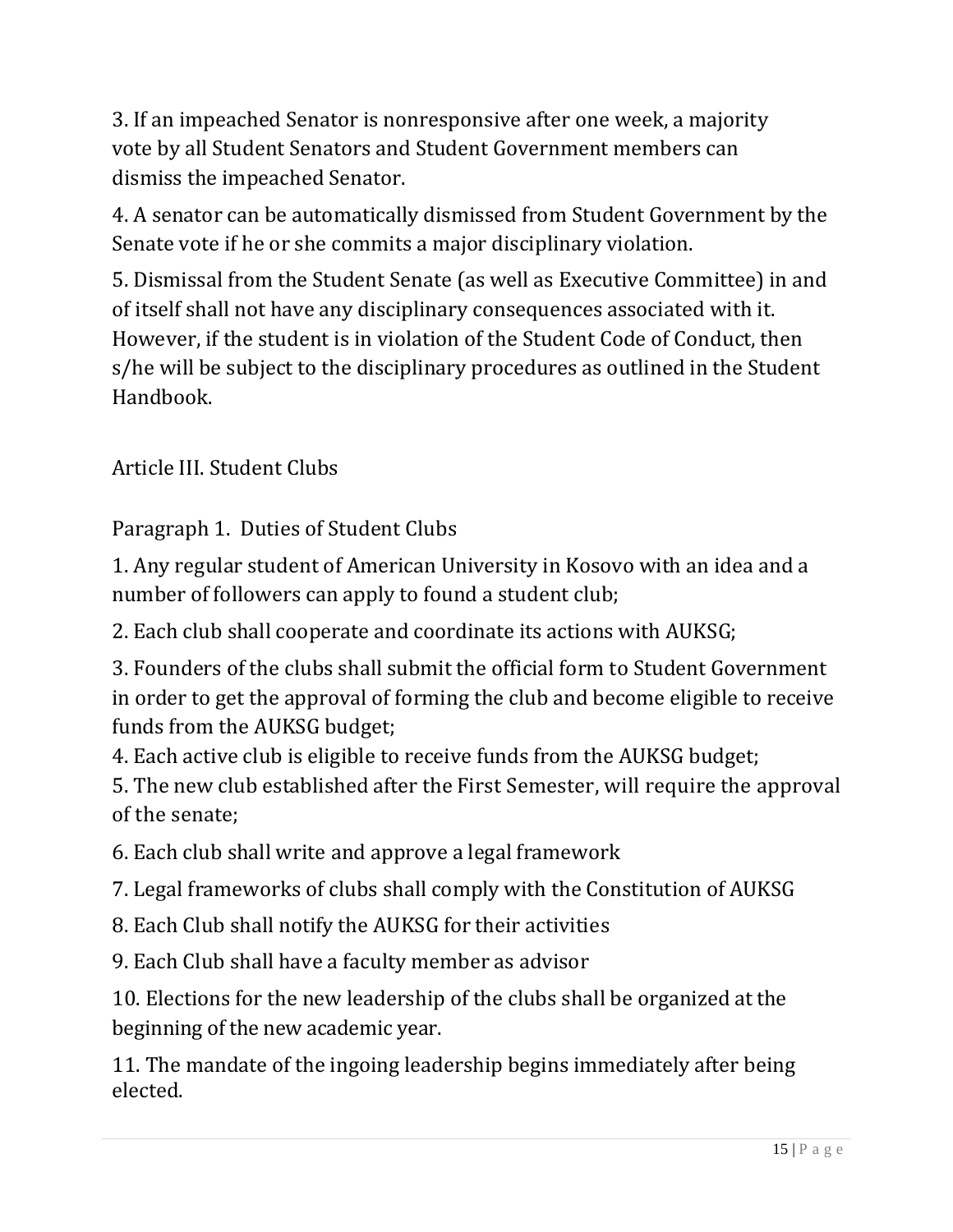12. A person shall assume a maximum of two mandates of the same position in the club

13. Each club shall invite new members at the beginning of the new academic year by utilizing official channels of communication

14. Each club should be represented in all Inter Club Council meetings

15. Each club shall present a Tentative Plan of Activities in the second meeting of the Interclub Council of the academic year

16. Each club shall receive an amount of money proportional to their Tentative Plan of Activities subject to the approval of the Student Government

17. Each club shall meet each month with all its members.

18. Each Club shall keep meeting minutes and present them to the AUKSG

19. Maintain communications with all levels of the Club, Student Government as well as AUK Student Body and Faculty/Staff.

20. Each Club shall be transparent about their activities, election process, and financial transactions

Paragraph 2. Club/ Club Leadership Revocation

1. Recognition of a club may be revoked by a quorum of the Student Senate if:

a) A club fails to comply with paragraphs 1 to 20 of Article three, section IV

b. There is evidence that the club is not attempting in a dedicated manner to prove itself active abide by the objectives and regulations of its Club's Legal Framework, SG Constitution, Student Policy Manual and Tentative Plan of Activities

c. The club leadership may appeal within 48 hours after the notification for revocation has been sent

d) Evidence of failure to comply with Student Government/AUK regulations or procedures governing recognized club or individual students.

e) Failure to hold regularly scheduled meetings during the two semesters.

f) Failure to attend inter-club council meetings hosted by SG.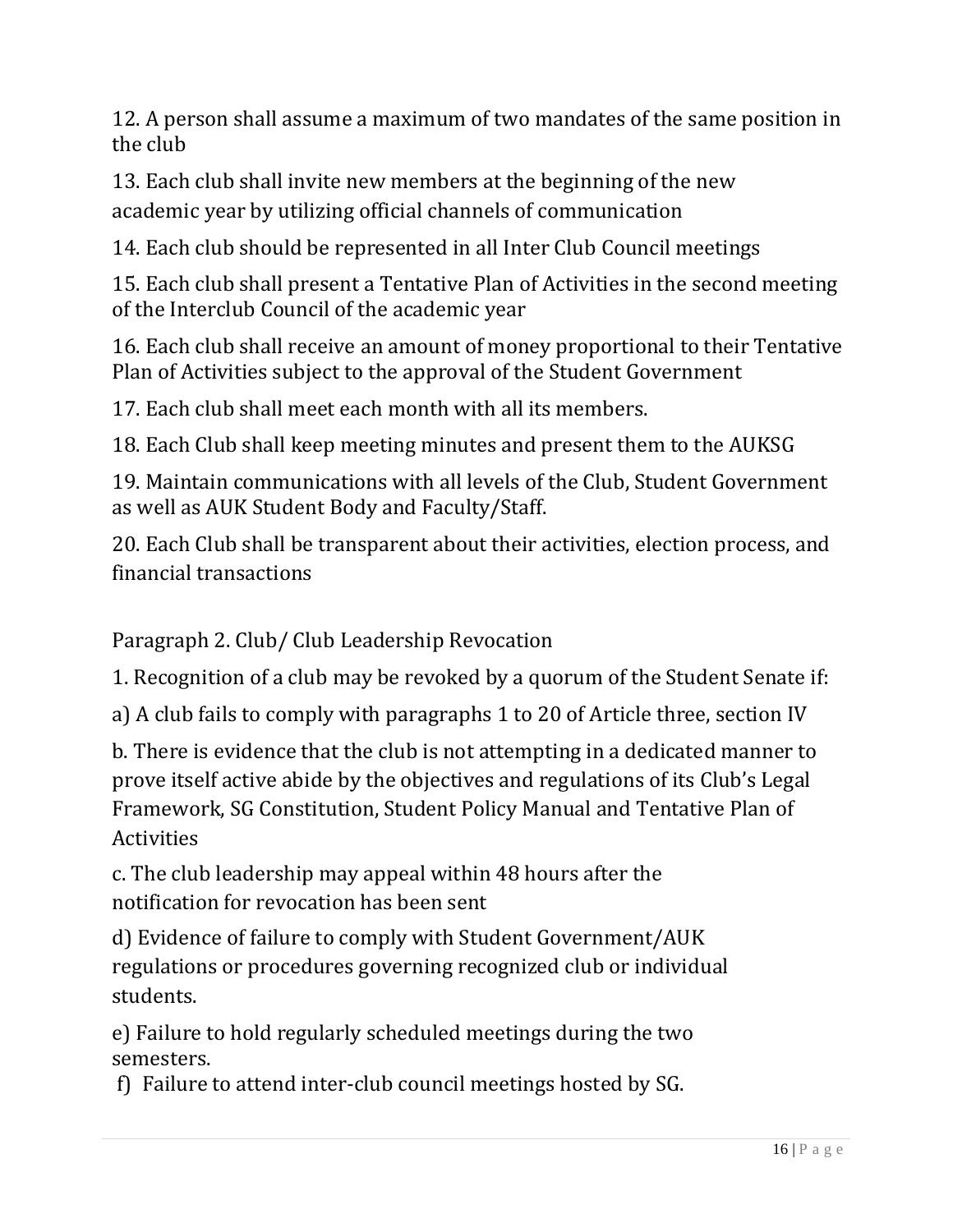g) Failure to maintain membership of a minimum of ten students other than the club leadership.

2. Funds appropriated to a Student Club for which recognition is revoked will be automatically frozen until such a time that the Student Government will decide on the appropriate action.

3. The Student Government shall be responsible for organizing the revoked clubs' projects until the new club leadership is established.

4. The Student Government shall assign a supervisor who is responsible for maintaining fluid communication with the Club Leaderships.

SECTION V. VACANCIES

Article I. In General

1. A vacancy occurs whenever an Executive Committee member or a Senator is unable to serve due to absence (refer to Section VII, Article 1), resignation, removal from office, or lack of student status.

2. If a senior member of the Student Government completes the required credit hours for graduation prior to the end of the mandate, he or she shall decide whether or not to maintain the position as determined by this constitution.

Article II. The Executive Committee

1. If the office of the President becomes vacant, the Vice President shall assume the position;

2. If the office of one of the Executive Committee members becomes vacant, the President shall propose a candidate. Any regular student of the American University in Kosovo is eligible to be proposed and he/she will assume the position after being voted by the Student Senate.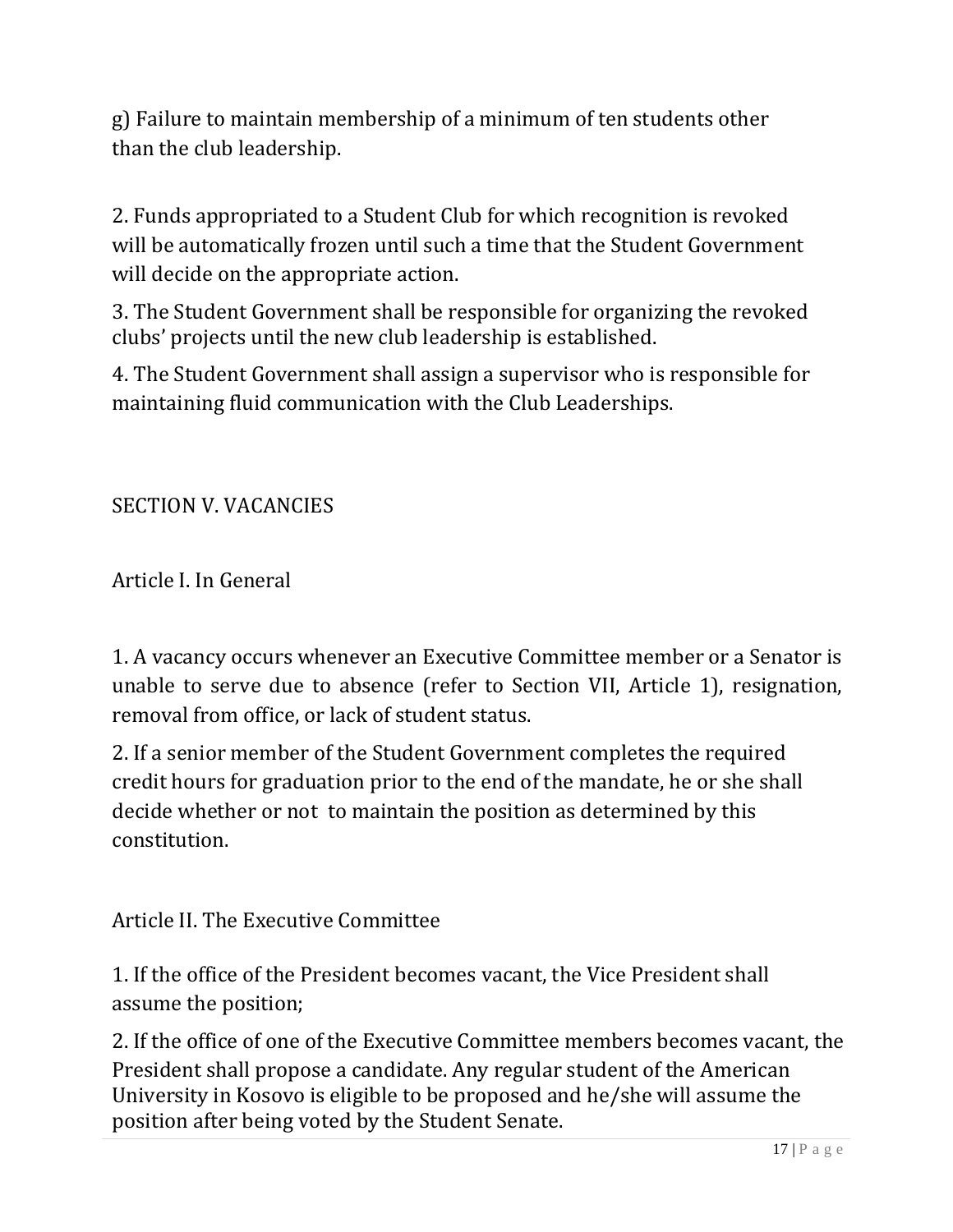Article III. The Senate

1. If the position of one of the Senators becomes vacant, the next eligible candidate for the vacant position, as determined by the vote tally of the preceding election, shall assume the vacant position;

2. If there is no eligible candidate willing to serve as a senator, the President and Vice President shall propose a candidate. Any regular student of the American University in Kosovo is eligible to be proposed and he/she will assume the position after being voted by the Student Senate.

#### SECTION VI. ATTENDANCE

Article I. General Meetings

1. If a member of Executive Committee and Student Senate is absent from three Student Government meetings within a semester, without excuses, then the member must meet with the President and Vice President.

a. The President and Vice President may, but are not required to, recommend that the Senate vote on whether to retain that member;

b. If the member does not meet with the President and Vice President within two weeks' time, the President and Vice President may, without meeting with that member, recommend that the Senate vote on whether to retain that member.

2. If a member of Executive Committee and Student Senate is absent for three meetings within a semester, without excuse, then the Senate must vote on whether to retain that member.

a. The member shall have the opportunity to speak on his or her own behalf;

b. The member shall not be present during discussion and voting;

c. Three-fourth of votes of the Senate shall be required to remove that member from the Student Government.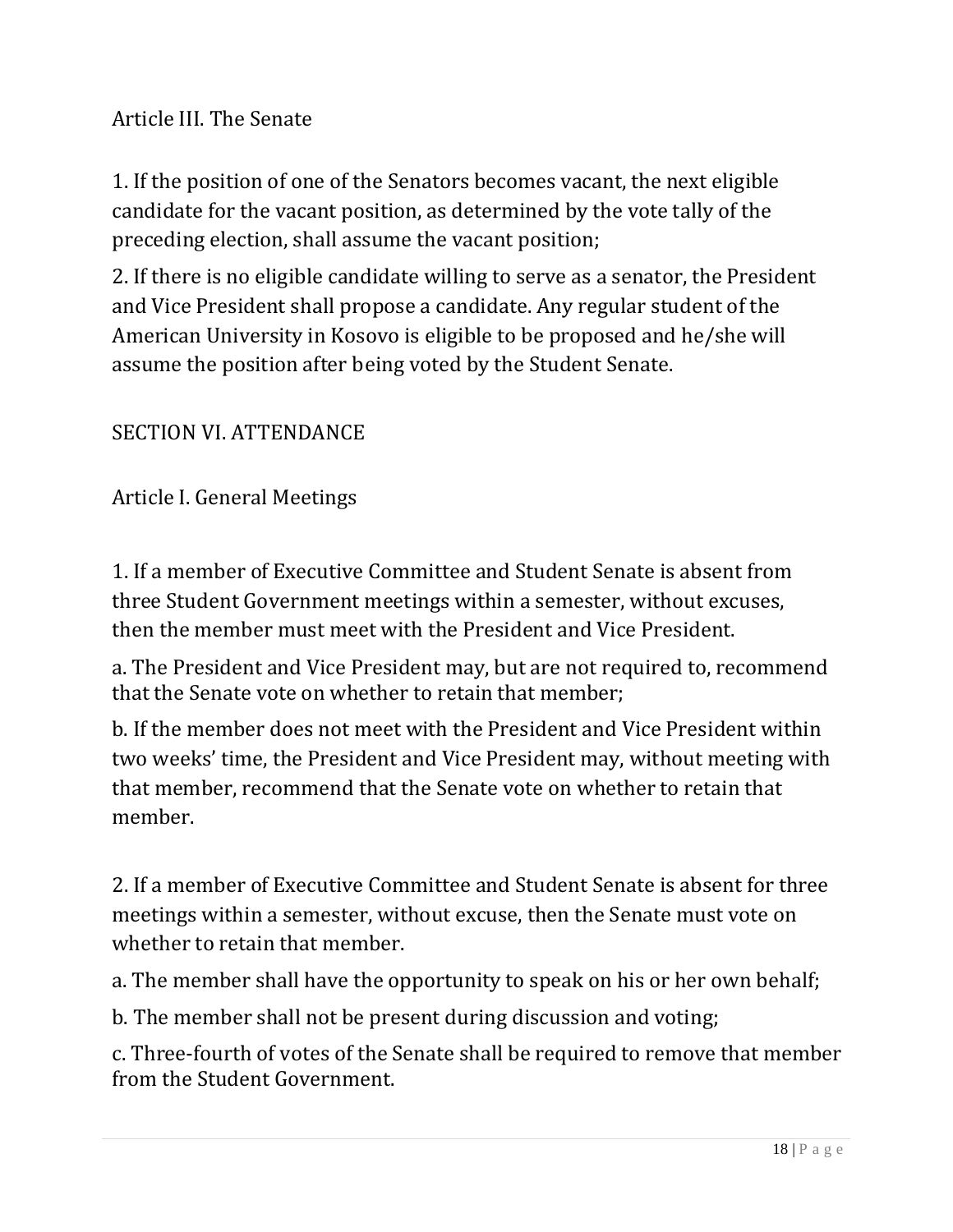3. A member of Student Government and Student Senate must be present for the shorter of half of the meeting or 30 minutes to be counted as present.

#### SECTION VII. MEETINGS

Article I. In General

1. The Student Government (Executive Committee and Senate jointly) shall meet at least twice a month during the academic year, except during vacations and exam periods;

2. The President shall determine the order of business for meetings;

3. All Student Government meetings shall be open to all members of the American University in Kosovo.

4. The Executive Committee shall organize separate meetings with coordinators and other students involved for specific events.

5. The Inter Club Council, as a separate entity of its own, shall meet once a month.

6. The Student Government must organize at least two general assemblies during its mandate.

Article II. Quorum

1. A quorum for the Student Government shall be defined as three out of fourth

(3/4) present members in the meeting.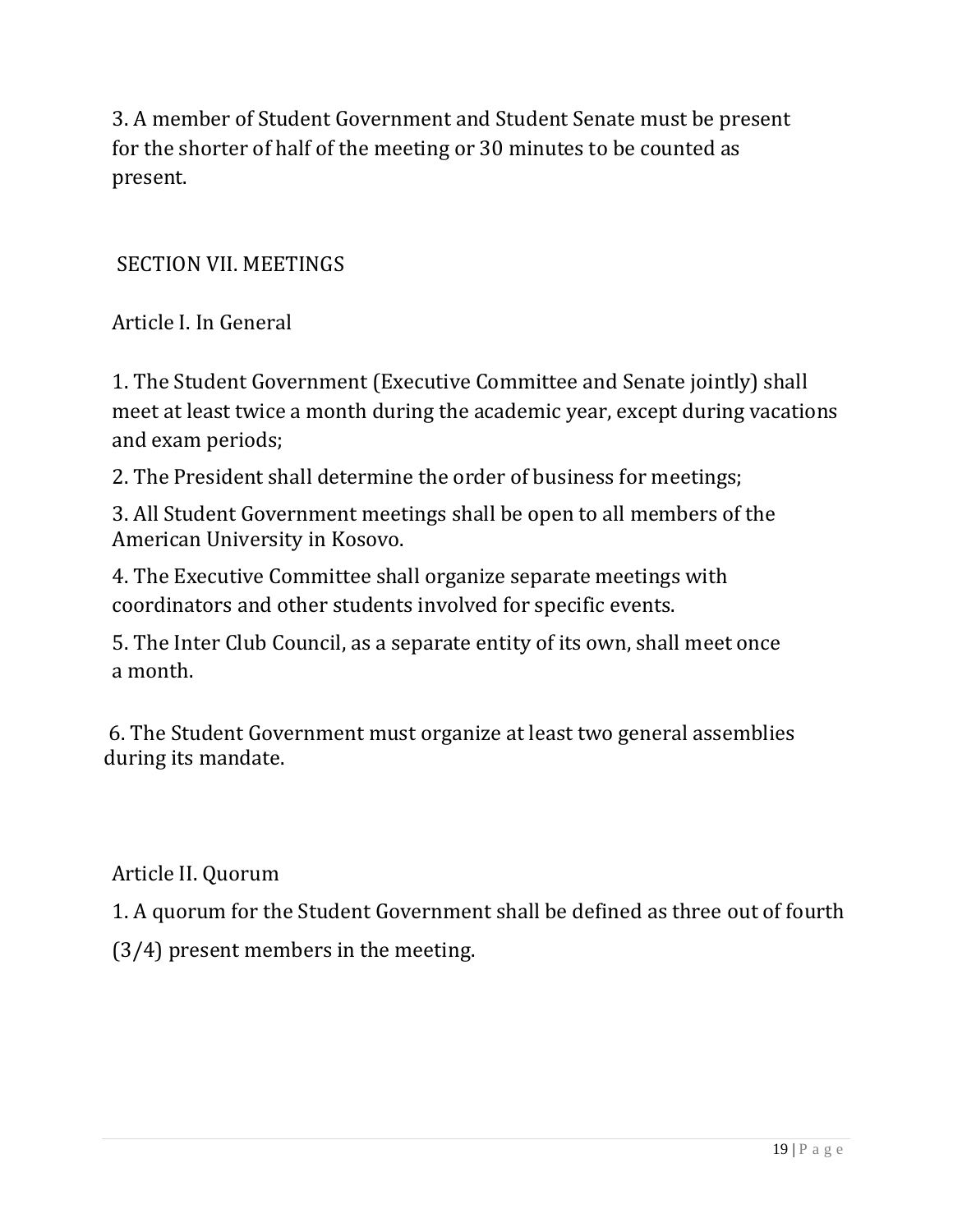### SECTION VIII. CONSTITUTIONAL AMENDMENTS

Article I. Enabling Act

This Constitution shall take effect upon approval by two-thirds of the total votes in the referendum.

Article II. Referenda: Methods of Calling for a Referendum

1. Referenda concurrent with AUK Student Government elections: Following a three- fourth vote of the Senate or upon petition of fifty undergraduates, a referendum will be placed on the ballot of the nearest upcoming AUKSG election;

2. Referenda held during the rest of the year. Within three weeks (excluding vacations)

of a three-fourth vote of the Senate or receipt of a petition of fifty undergraduates, a referendum will be held. If an AUKSG election occurs during the three week period, the referendum will be held concurrently with the election;

3. If (1) or (2) has been fulfilled, the referendum may be brought up for review at a Senate meeting. If three-fourth of those present deems the referendum frivolous, then it will not appear on the ballot. In this case, a petition of fifty regularly-enrolled undergraduates will place the referendum on the ballot within three weeks (excluding vacations).

Article III. Procedure for Referendum-by-Petition

Any undergraduate wishing to petition for a referendum shall notify the Vice-President of this intention. The Student Senate shall determine the proper form for the referendum. Completed petitions must be submitted no later than four weeks after notification.